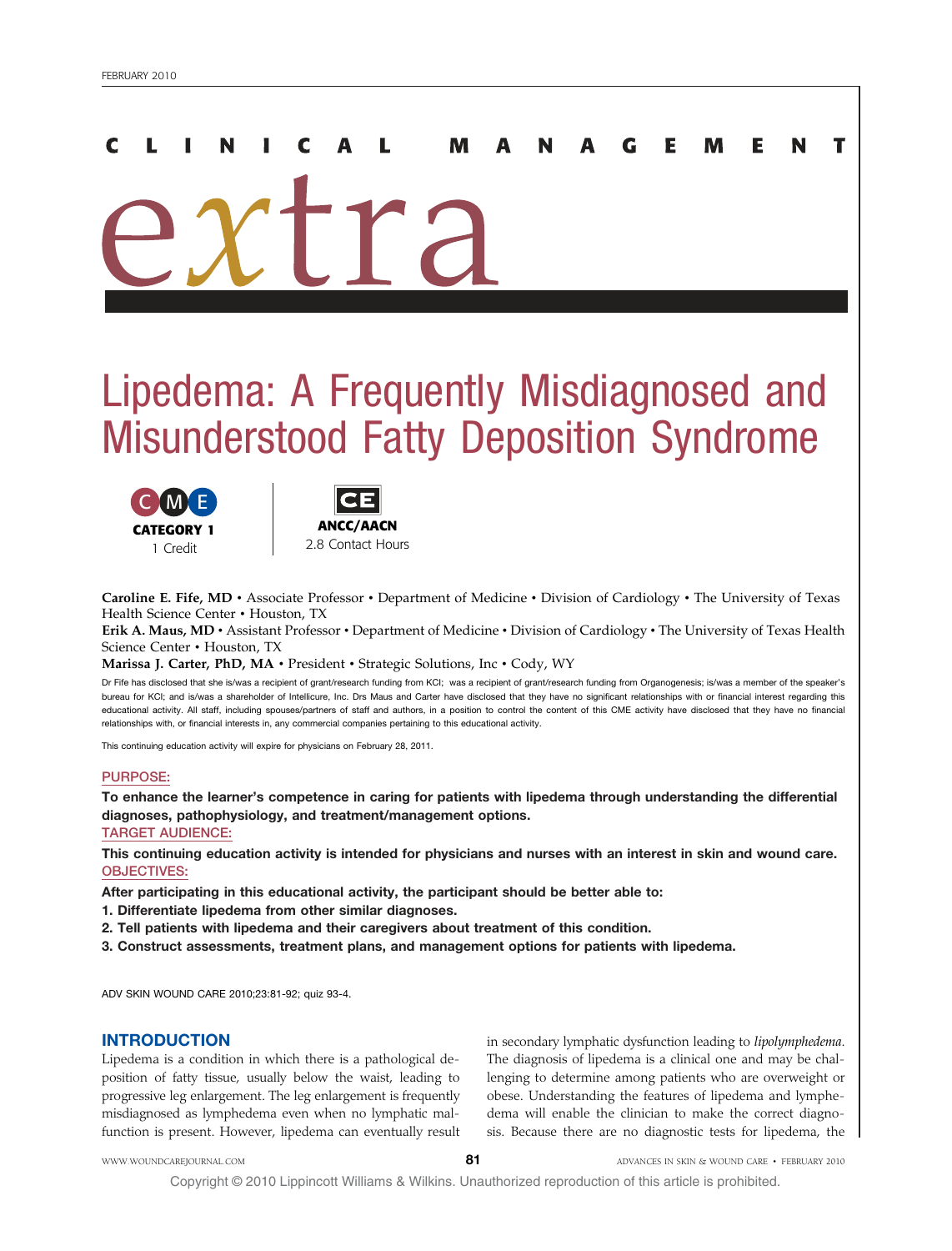diagnosis is made clinically, that is, based on the examination and history. Therefore, it is important for clinicians to understand the morphology of lipedema and its unique features.

Fat has been estimated to constitute approximately 8% to 23% of body composition in men and 20% to 35% in women with a normal body mass index. $1$  This range narrows somewhat for specific ethnicities and increases slightly with age. In addition, the normal distribution of fat between the sexes is different, with women more likely to deposit fat subcutaneously and on their legs in comparison to men who are more likely to experience fat deposition in the abdomen. $<sup>2</sup>$ </sup>

Nonsymmetric fat accumulations are known as lipomas, which may be isolated or clustered and are described as soft, benign, fatty tissue tumors.<sup>3</sup> Multiple symmetric lipomatosis (Madelung disease) is a rare disease distinguished by nonencapsulated adipose deposits in the neck, the superior part of the trunk, and, on occasion, the  $limbs.^{3-5}$  It is common in middle-aged, white, Mediterranean men who have a history of alcoholism.

The most common form of symmetrical fat distribution is obesity. Many diseases and syndromes, however, give rise to unusual fat deposition patterns. For example, polycystic ovary syndrome, Cushing syndrome, and growth hormone– deficiency states produce disturbances in fat mass with truncal increases in fat common in the former 2 conditions. $6-8$ 

Herpertz<sup>3</sup> describes lipohypertrophy as a condition that involves localized symmetrical deposition of fat in buttocks, or the upper or lower thighs, or the lower calves in which the feet are spared. Hypertrophy and hyperplasia of the associated adipocytes are present. But because pain is not present, this syndrome is different from lipedema-although it might precede it. This article will focus on lipedema, a unique fatty deposition syndrome. Readers will learn the physical findings characteristic in lipedema and how they differ from edema due to venous disease, or lymphedema due to congenital lymphatic disorders. All of these disorders can cause leg enlargement, and it is important for the clinician to understand the various etiologies of leg enlargement in order to understand what treatments may be effective.

# CLINICAL PRESENTATION OF LIPEDEMA

# General Features

Lipedema was first described by Allen and Hines $^9$  in 1940 as a syndrome of subcutaneous deposition of fat in the buttocks and lower extremities coupled with the presence of leg edema. A larger case series published shortly thereafter defined the condition as a ''symmetrical bilateral enlargement of the buttocks and lower extremities, which begins almost imperceptibly and progresses gradually.'' Lower limb enlargement is accentuated by orthostatic edema, especially in warm weather, and an inability to completely reduce the enlargement by prolonged bed rest. The failure of bed rest to reduce the size of the legs indicates that most of the leg enlargement is due to the fatty deposits, not the edema. $10$ 

The condition almost exclusively affects women, with only 2 cases reported for men in the literature. $10,11$  Indeed, over a 10-year period in the authors' lymphedema clinic, only 1 male patient with lipedema has been observed (Figure 1). Although as many as half of lipedema patients may be overweight or obese,  $10-13$  most have a normal appearance from the waist up, so their upper body and lower extremities ''do not match.'' However, despite vigorous attempts at losing weight, which may result in substantial loss of upper body fat, the size of the legs does not decrease. Thus, clinicians often refer to lipedema fatty deposits as being ''diet resistant.'' Although some view lipedema as a syndrome in which depositions are restricted to the legs,  $14$  the authors are in agreement with most reports that the abnormal fat deposition extends to the thighs, the buttocks, and perhaps the hips in some instances.

Onset is typically noticed during teenage years or in the third decade of life, but the first visit to a clinic may not take place until decades later when the condition has progressed.<sup>13-25</sup>

#### Figure 1.

#### 48-YEAR-OLD HISPANIC MAN WITH LIPEDEMA

The patient has had recurrent bouts of cellulitis in the legs. He has hemosiderin deposits, which may be due to recurrent infection or venous insufficiency. Note the sparing of his feet. In the 10-year history of the authors' clinic, this is the only male patient seen with lipedema.

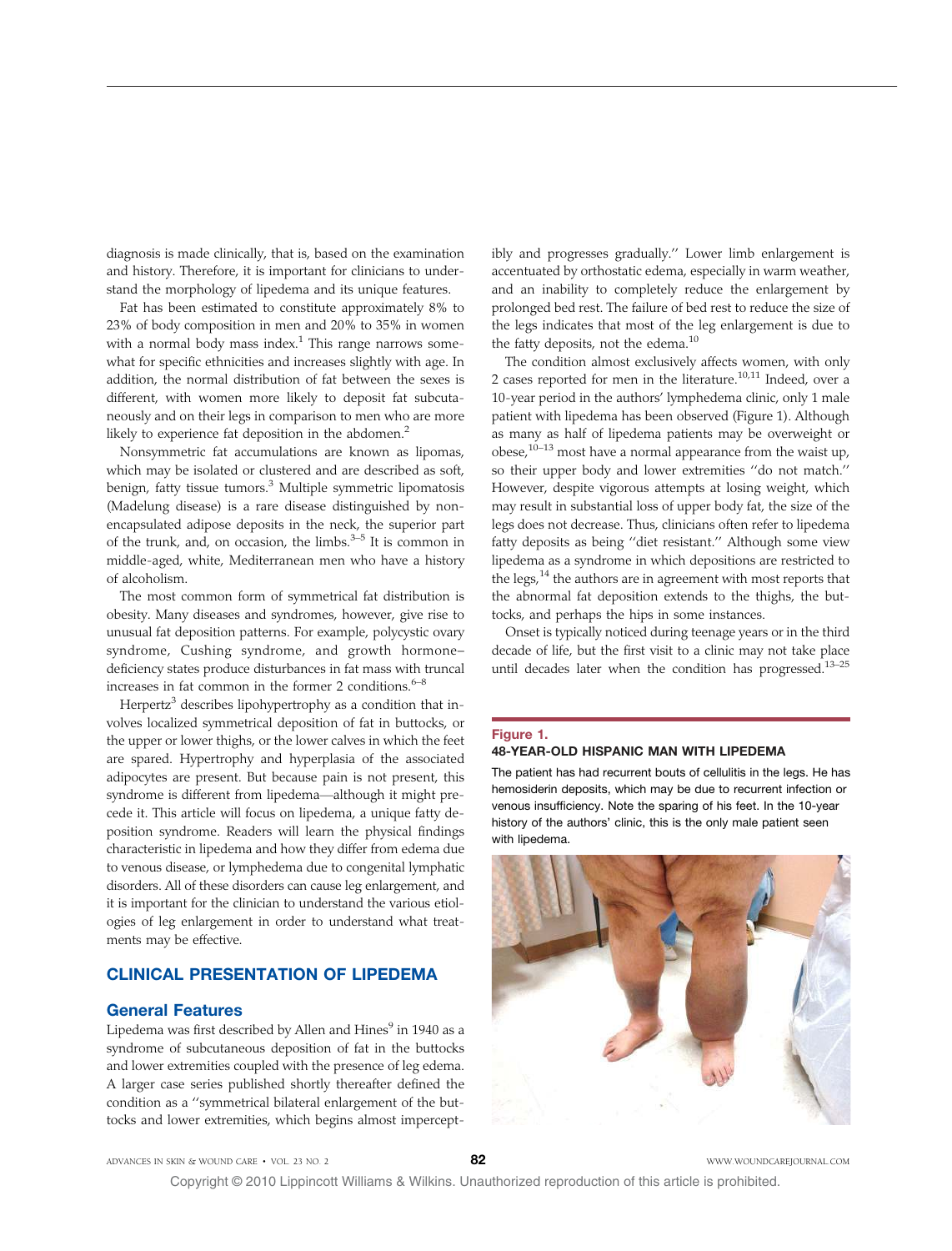Patients may report other female family members being affected, with the incidence of familial patterns in the literature varying from  $16\%$  to  $45\%$ .<sup>10,13,15</sup> This assessment can be difficult to make as it includes asking the question, ''Who has big legs in your family?'' rather than asking about who is overweight.

# Clinical Findings

The typical appearance of the lower extremities in lipedema is one of bilateral symmetrical enlargement of the legs with sparing of the feet. In the early stages of the disorder, the only sign may be the disappearance of the concave spaces on both sides of the Achilles tendon (ie, the filling of the retromalleolar sulcus). $24$  However, as the condition progresses, the characteristic ''stove-pipe'' legs emerge (Figure 2), and a sharp demarcation between normal and abnormal tissue at the ankle can often be observed, giving the appearance of ''pantaloons'' (Figure 3). Fat pads also are consistently found just anterior to the lateral malleolus with additional fatty tissue present between the Achilles tendon and medial malleolus (Figure 4). The skin is usually normal in texture and appearance, without the dermal thickening or induration common in lymphedema.<sup>12</sup> Some authors have also described fat deposits in the upper extremities that abruptly end at the wrist, thus sparing the hand, in conjunction with fatty deposition on the legs.<sup>26</sup> In the authors' experience, arm involvement is less common in lipedema, but many patients in the clinic have demonstrable enlarged arms; Figure 5 shows a dramatic deposition of fat on the arm, but the patient has a normal forearm and hands. In the best descriptive study to date, Herpertz<sup>3</sup> reported that of 144

#### Figure 2. LIPEDEMA WITH SPARING OF FEET DESPITE ENLARGEMENT OF LEGS



#### Figure 3.

PANTALOON DISTRIBUTION OF FAT WITH OVERLAPPING AT ANKLES BUT SPARING OF FEET



patients with lipedema, excessive fat deposition was restricted to the legs in two-thirds, but only 3% had lipedema solely in the arms. In contrast, whereas 97% of the patients had lipedema in the legs, it was also present in the arms of 31% of the patients, suggesting that arm involvement is probably common.

# Figure 4. BILATERAL FAT-PAD SIGN AT ANKLES



WWW.WOUNDCAREJOURNAL.COM **83 83** ADVANCES IN SKIN & WOUND CARE • FEBRUARY 2010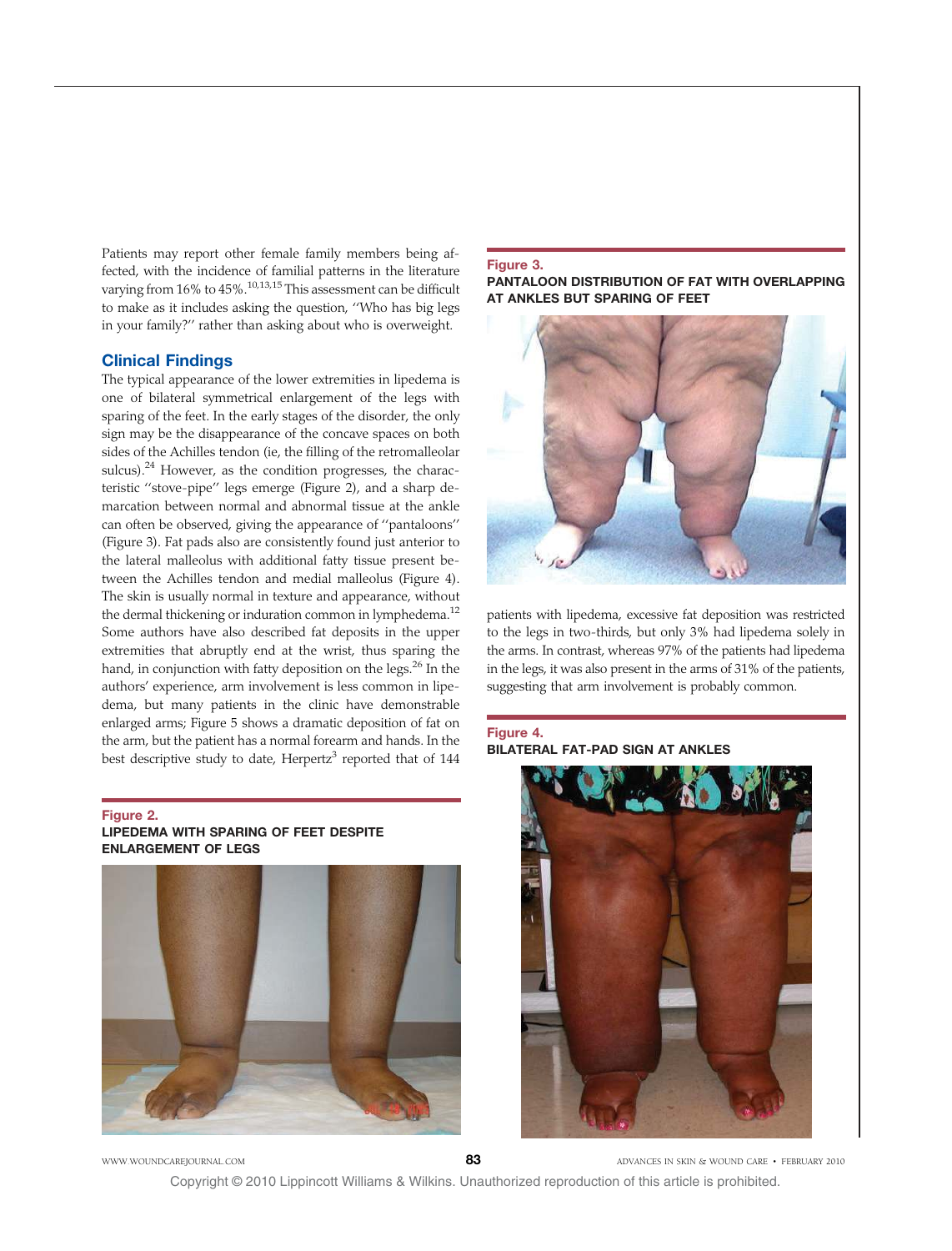#### Figure 5.

LIPEDEMA OF UPPER ARM, BUT FOREARM AND HAND ARE NORMAL



Other features of lipedema include a minimal or mild pitting edema in perhaps a quarter of patients, which is sometimes relieved by elevation, and a sensation of heaviness or discomfort in the legs that is sensitive to digital pressure. The aching pain and tenderness described by many patients also gave rise to the term *painful fat syndrome.*<sup>9</sup> The results of a recent pain study in 50 patients with stage II lipedema conducted by Schmeller and Meier-Vollrath $2^7$  also suggest that although average pain scores were similar to the levels

reported by patients with chronic pain, the specific verbiage used—"heavy, pulling, torturing, enervating, violent, unbearable, exhausting, and stabbing"-indicates that the level and type of pain may be far more distressing than is commonly assumed. Table 1 summarizes the clinical findings.

# Psychological Aspects

Lipedema is frequently misdiagnosed as lymphedema or chronic venous insufficiency, or patients are told they are ''just fat.''10,13,15,26,28 Thus, many patients endure treatments that will not improve their condition or embark on aggressive dietary programs that fail to result in weight loss in the legs. Coupled with the embarrassment of their condition, it is not surprising that the typical lipedema patient is demoralized. Although no formal quality-of-life assessment has been conducted, in the authors' clinic, lipedema patients have been observed with a higher severity of depression than patients with paralysis. Földi and Földi<sup>28</sup> list anorexia nervosa, bulimia nervosa, and pseudo–Bartter syndrome, caused by frequent use of diuretics, among the many conditions that lipedema patients may develop in addition to depression, which results from selfesteem issues and numerous, futile attempts at dieting and exercise to remove the excess fat on the affected extremities. Patients also struggle to find appropriately fitted clothing. Many report being ''a size 12 on top and a size 20 on the bottom'' (Figure 6, although it is hard to see with her arms at her sides, the patient has a relatively small waist). Thus, in a few cases, psychological counseling may be necessary in addition to the reassurance that the clinician can provide.

# Table 1.

DIFFERENTIAL DIAGNOSIS BETWEEN OBESITY, LIPEDEMA, LYMPHEDEMA, AND LIPOLYMPHEDEMA

| <b>Characteristic</b><br>Gender<br>Time at onset | <b>Obesity</b><br>Male or female<br>Childhood<br>onward | Lipedema<br>Almost exclusively female<br>Typically at age 10-30 y                   | Lymphedema<br>Male or female<br>Childhood (primary); adult<br>(secondary)                          | Lipolymphedema<br>Almost exclusively female<br>Typically at age 30 y onward                        |
|--------------------------------------------------|---------------------------------------------------------|-------------------------------------------------------------------------------------|----------------------------------------------------------------------------------------------------|----------------------------------------------------------------------------------------------------|
| <b>Family history</b><br>positive                | Common                                                  | Common                                                                              | Only for primary<br><b>lymphedema</b>                                                              | Occasionally                                                                                       |
| <b>Effect of dieting</b><br>on condition         | <b>Positive</b>                                         | <b>None</b>                                                                         | <b>None</b>                                                                                        | <b>None</b>                                                                                        |
| Effect of elevation                              | <b>None</b>                                             | Minimal                                                                             | <b>None</b>                                                                                        | Helpful until fibrosis occurs                                                                      |
| Pitting edema                                    | Absent                                                  | Minimal                                                                             | Pitting may stop as fibrosis<br>progresses                                                         | Usually present to some degree                                                                     |
| <b>Bruises easily</b>                            | No.                                                     | <b>Yes</b>                                                                          | No.                                                                                                | <b>Yes</b>                                                                                         |
| Pain                                             | <b>None</b>                                             | Present in legs                                                                     | None in the early stages                                                                           | Present in legs                                                                                    |
| Area affected                                    | All parts of<br>the body                                | Bilateral legs, thighs,<br>buttocks (feet spared); arms<br>sometimes (hands spared) | Feet affected first, then progressive<br>leg involvement; unilateral more<br>common than bilateral | Feet affected eventually with<br>positive Stemmer's sign; usually<br>lower extremities (bilateral) |
| Stemmer's sign                                   | Absent                                                  | Absent                                                                              | Present                                                                                            | Present                                                                                            |

ADVANCES IN SKIN & WOUND CARE  $\cdot$  vOL. 23 NO. 2  $\cdot$  84  $\cdot$  84 WWW.WOUNDCAREJOURNAL.COM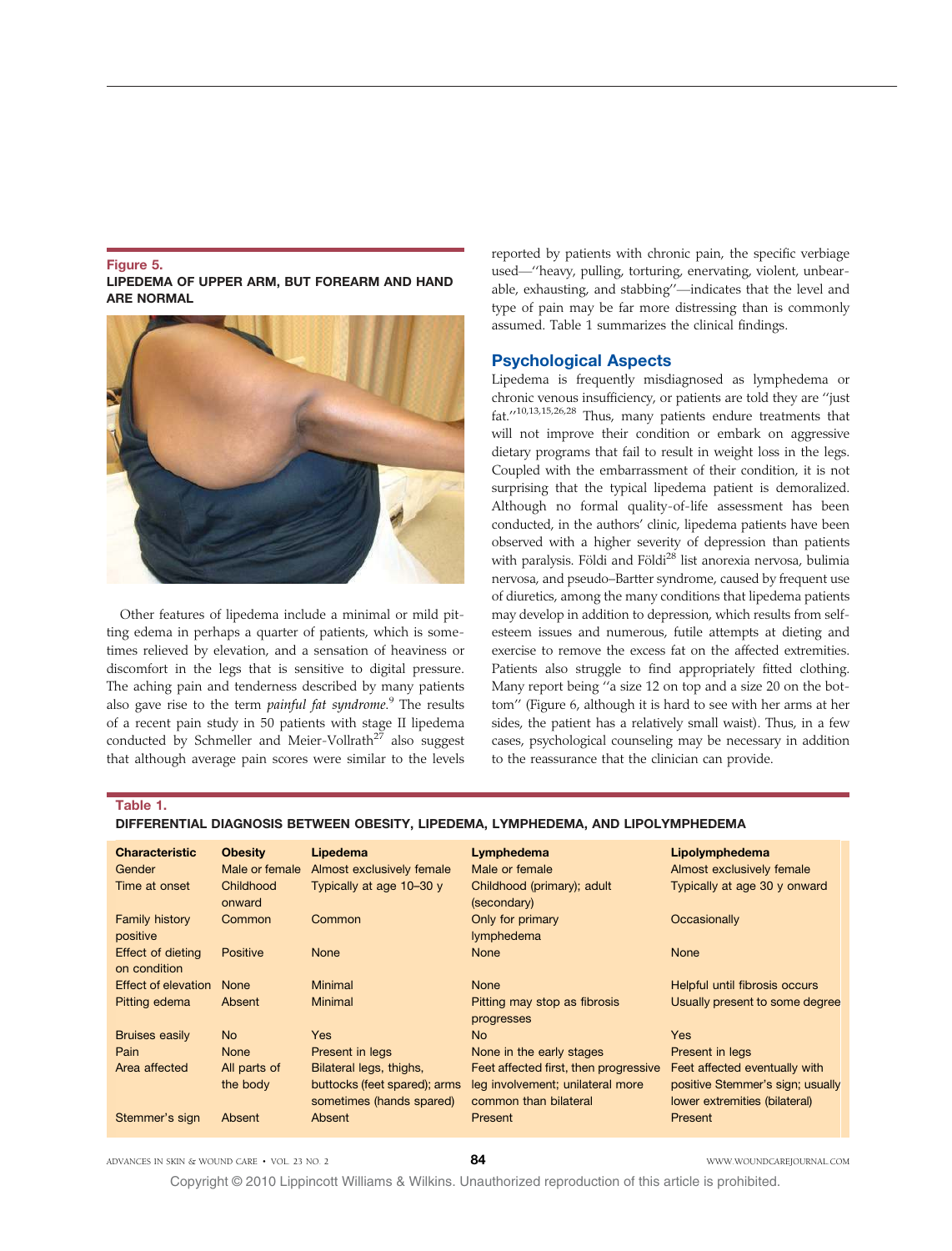# PREVALENCE, CLASSIFICATION, AND PROGRESSION OF LIPEDEMA

# **Prevalence**

The prevalence of lipedema in women is not known for certainty. In 2 clinics specializing in lymphology and edema, 10% to 20% of patients were diagnosed with lipedema, which suggests that lipedema is far more common than originally thought and not a rare disease.<sup>29,30</sup> For example, Herpertz<sup>29</sup> recently estimated that in Germany there might be approximately 120,000 patients with lymphedema and 25,000 patients with lipedema, $29$  which would suggest a prevalence of 0.06% to 0.07%. In the authors' clinic, of a consecutive sample of 792 patients with lymphedema of the lower extremities, 22.7% had a localized type of obesity, meaning an involvement of lipedema with their lymphedema.<sup>31</sup> This represents a skewed population of patients who had already developed lymphedema. However, in an unpublished epidemiological study conducted in 2001, Földi and Földi<sup>28</sup> claimed that lipedema is present in 11% of the female population. This seems to be a very high number. Moreover, diagnosis of lipedema in the early stages of the condition is difficult, and thus, it would be

#### Figure 6.

#### STAGE III LIPEDEMA WITH LARGE DEFORMING FAT DEPOSITS; NOTE SIZE DIFFERENCE BETWEEN UPPER AND LOWER BODY



# Figure 7. STAGE I LIPEDEMA



challenging to accurately assess its prevalence in any crosssectional study. Nevertheless, its incidence to some degree in the female population is probably higher than what clinicians might suspect.

# **Staging**

Meier-Vollrath and Schmeller<sup>32</sup> have proposed a staging system to describe the severity of lipedema in which stage I is described as flat skin with enlarged subcutis, which, when palpated, feels like ''Styrofoam balls in a plastic bag'' (Figure 7); in stage II, walnut to apple-like indurations can develop, and overlying skin has an irregular appearance akin to a ''mattress'' (Figure 8); and in stage III, larger indurations and deforming fat deposits are apparent (Figure  $6$ ).<sup>26</sup> Staging may be helpful in knowing where the patient is in terms of condition evolution, although it does not indicate whether progression to lipolymphedema will occur.

# Lipedema Phenotypes

A classification system has been suggested to describe the pattern of fat deposits. As many as 5 different patterns of fatty deposition may exist,  $32$  but a classification like this does not aid in treatment. Földi and Földi<sup>30</sup> suggest 2 major types of lipedema phenotype: columnar and lobar. The columnar type seems to be predominant<sup>11,13,15,17,19,20,26</sup> and can be described as enlargement of portions of the lower extremities as a series of varying conic sections (Figure 9). The less common lobar type is typified by the presence of large bulges or lobes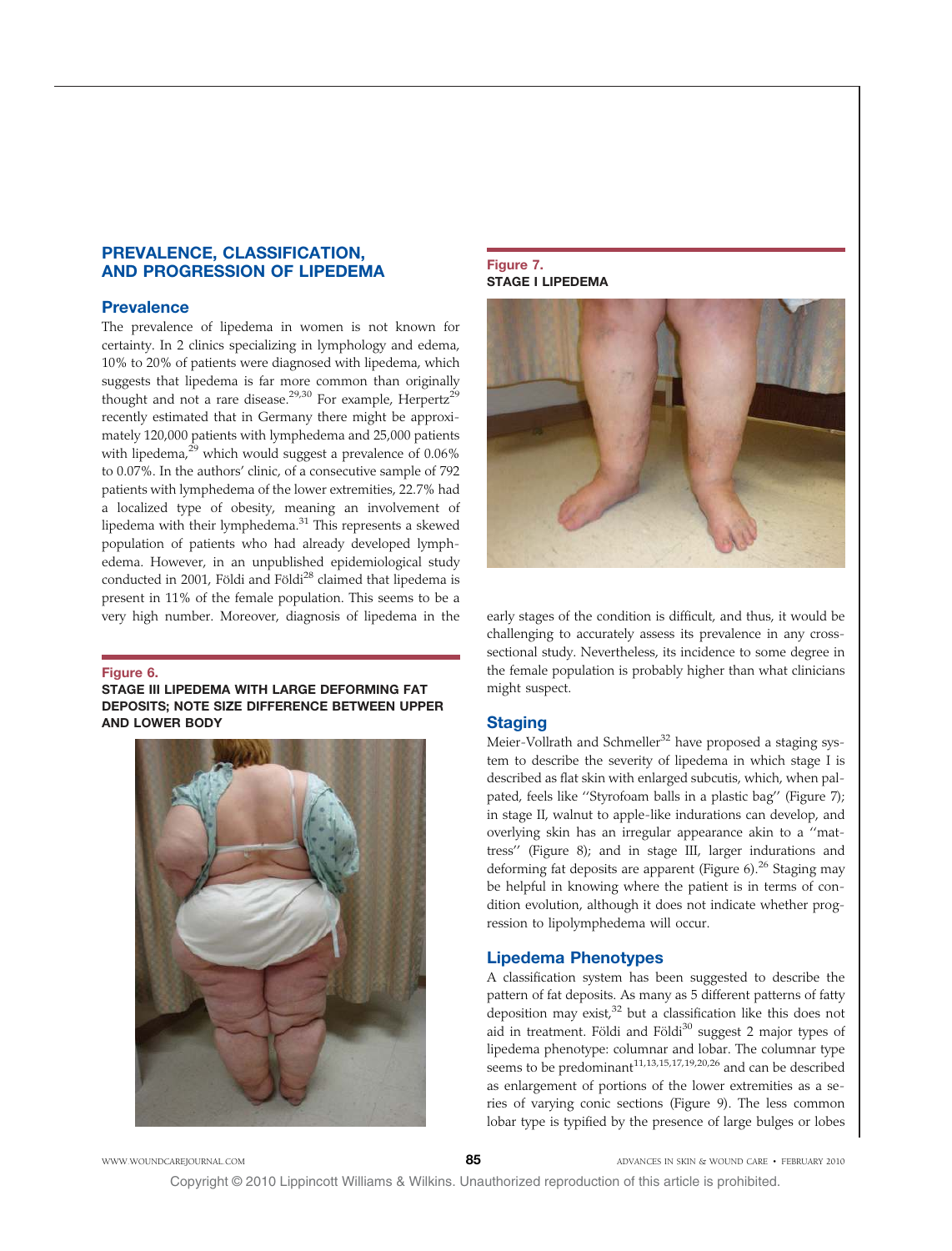#### Figure 8.

STAGE II LIPEDEMA WITH IRREGULAR SKIN AND NODULAR FAT DEPOSITS



of fat that overlay enlarged lower extremities or  $hips^{20,26}$ or even upper arms (Figures 5 and 10). Some patients may present with a hybrid of both types. The authors have noted a ''Michelin tire'' presentation (Figure 11; a severe columnar form), as well as a ''jodhpurs'' appearance (Figure 12; a severe lobar pattern).

# Progression to Lipolymphedema

Although it can take several decades for patients to progress from stage I to III lipedema, at any time the patient can develop secondary lymphedema, gradually or suddenly.<sup>31</sup> Many kinds of trigger mechanisms may exist, and clinicians do not know precisely what risk factors can predispose a patient toward the development of secondary lymphedema, but it is likely that obesity plays a role. There may be a preexisting, subtle lymphatic dysfunction, or lymphedema may be caused by the accumulative damage to the lymphatic and capillary systems that result from decades of lipedema.

# DIFFERENTIAL DIAGNOSIS

Many lipedema patients have a history of varicose veins or thrombophlebitis<sup>10</sup> but typically do not have chronic ve-

# Figure 9.

ENLARGEMENT MOSTLY ABOVE THE KNEE OF THE LEGS



nous insufficiency, although some minor impairment of venous function may be apparent.<sup>13</sup> Distinguishing obesity from lipedema can be accomplished by noting  $(a)$  whether the fat

#### Figure 10. STAGE III LIPEDEMA WITH BULGING FAT DEPOSITS

This patient is developing lymphedema on the left as shown in the photograph.

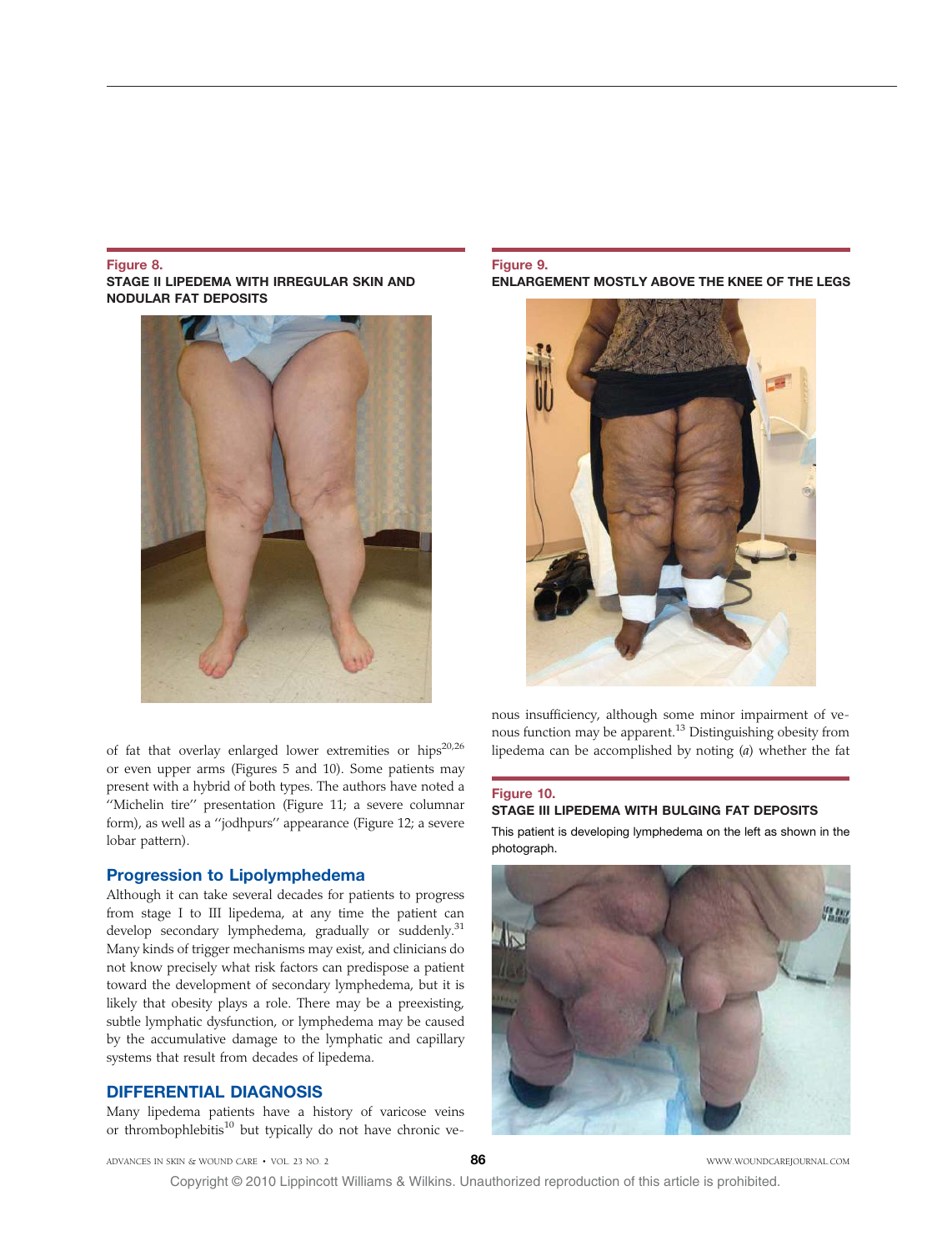### Figure 11.

ADVANCED COLUMNAR DISTRIBUTION OF FATTY DEPOSITS (''MICHELIN TIRE'' APPEARANCE)



deposits in the arms and legs spare the feet and hands,  $(b)$ whether the adiposity is predominantly in the extremities or it exists in the extremities  $and$  the trunk, and  $(c)$  by whether diet

#### Figure 12. UPPER THIGH LIPEDEMA LYMPHEDEMA IN A ''JODHPUR'' DISTRIBUTION



and/or physical activities reduce truncal adiposity but not extremity adiposity (Table 1).<sup>33</sup> Easy bruising is often noted. Pain upon pressure is universal in patients with lipedema and is commonly described an "aching dysesthesia."<sup>10,34</sup>

Lymphedema is a condition in which edema leads to inflammation and fibrosis as a result of reduced lymphatic return. Lipolymphedema is the condition in which lipedema acquires a lymphedema component and is thus differentiated from pure lipedema by the presence of Stemmer's sign. The Stemmer's sign is the inability to pinch a fold of dorsal skin at the base of the toes and will be positive in patients who have developed secondary lymphedema. $34$  In patients with pure lipedema, the Stemmer's sign is negative. In lipedema patients, edema is minimal and relieved by elevation. In lymphedema patients, the edema is persistent. At first, it may be pitting but as fibrosis worsens, legs may become ''wooden'' in texture and without pitting.<sup>34</sup>

In many women, lipedema will remain relatively stable, but in a proportion of patients, a gradual progression is observed, and in some, an abrupt development of the condition and/or evolution to lipolymphedema can occur (Figures 13 and 14). Exacerbation can be caused by pregnancy or surgery $35,36$  or some trauma, reminiscent of the triggers for primary lymphedema.<sup>31</sup> It can be quite difficult when the clinician is presented with an advanced case of lipolymphedema, particularly in an obese patient, to know what the course of development wasfor example, whether obesity and obesity-related sequelae, such as recurrent cellulitis or heart failure, predisposed the patient toward lymphedema at some stage following a stable

#### Figure 13.

LIPEDEMA WITH SEVERE SECONDARY LYMPHEDEMA AND DRAINING WOUNDS; THE FEET ARE NOW AFFECTED



WWW.WOUNDCAREJOURNAL.COM **87 87** ADVANCES IN SKIN & WOUND CARE • FEBRUARY 2010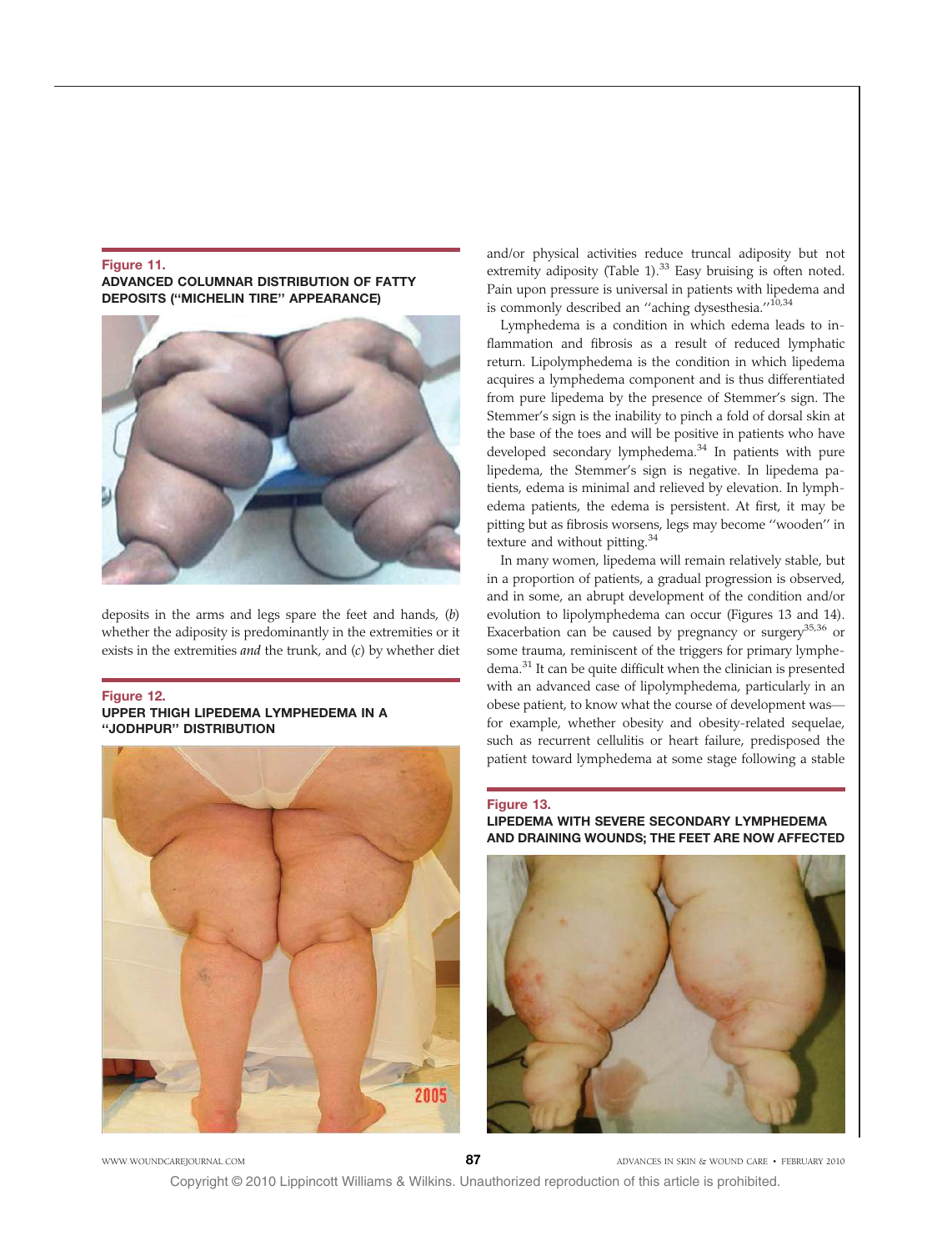#### Figure 14.

LIPEDEMA WITH SECONDARY LYMPHEDEMA; THE FEET ARE STILL LARGELY SPARED



lipedema condition, or whether primary lymphedema came first followed by obesity and/or lipedema.<sup>34</sup>

Imaging techniques, such as lymphoscintigraphy, computed tomography, magnetic resonance, or ultrasound, are not routinely needed to establish a diagnosis for lipedema.<sup>26</sup> As discussed, the diagnosis of lipedema is a clinical one. In some cases of lipolymphedema, where the extent of the lymphedema component is not obvious from clinical examination, and delineation would be helpful in terms of treatment planning, magnetic resonance lymphangiography is the recommended imaging modality of choice as it is the least invasive procedure and provides both anatomical location and severity assessment of any dysfunctionality within the lymphatic system.<sup>25</sup>

# PATHOPHYSIOLOGY

Several theories have been postulated regarding the etiology of lipedema. Földi and Földi<sup>28</sup> have proposed that microangiopathy in the area of the affected adipose tissue sets off the condition leading to increased permeability to proteins and increased capillary fragility. The latter feature is a hallmark of lipedema, and it is interesting that complex decongestive physiotherapy, a standard therapy for lymphedema, has been found to reduce capillary fragility.<sup>22</sup> This suggests that some biochemical factor present in the lymph or perhaps the interstitial fluid may be associated with this condition, which when partially removed improves capillary fragility. It should be noted, however, that the diminished venoarterial reflex found in lipedema may also contribute to hematoma formation.<sup>22,28,37</sup>

Clinicians know that hypoxia is a major induction factor for angiogenesis and that, in the eye, pathological angiogenesis in the retina leads to catastrophic loss of vision in a variety of diseases, including retinopathy of maturity, diabetic retinopathy, and age-related macular degeneration.<sup>38</sup> The major characteristic of these new capillary vessels in these disease states is one of fragility, $39$  which is also a common finding in lipedema patients. Angiogenesis is controlled by several factors, one of which is vascular endothelial growth factor (VEGF), and thus, it is reasonable to conclude that if the capillary fragility in lipedema patients is the result of pathological angiogenesis, then the levels of VEGF ought to be abnormally high. In a study of the effects of shock-wave therapy in patients with lipedema or cellulite, Siems et al<sup>18</sup> did indeed find high levels of plasma VEGF levels at baseline, with an average value of approximately 530 pg/mL. Normal values of plasma VEGF are in the range of 100 to 130 pg/mL $^{40,41}_{\prime}$  so this would represent at least a 4-fold increase. Extracorporeal shock-wave therapy, however, did not change the levels of VEGF or the protein carbonyl concentrations, whereas it increased plasma levels of malonyl dialdehyde (MDA), carbonyls and MDA both being markers of oxidative stress. The high baseline levels of both MDA and protein carbonyls are indicative of severe preexisting oxidative stress that one might find in long-standing adipocyte inflammatory processes and likely represent an accelerated lipid peroxidation in lipedematous tissue. Although VEGF levels did not change after therapy, this does not preclude the presence of localized high concentrations in lipedematous tissue as VEGF is a protein of about 45 kDa and might not be as mobile as a small molecule such as MDA.

Another theory relates to the immunohistochemical findings of Suga et al.<sup>23</sup> Using the case of a 74-year-old Pakistani woman who was diagnosed with lipedema, these investigators discovered a high number of adipocytes in the affected tissue larger than 150 µm and other degenerative changes characterized by macrophage accumulation and the formation of crown-like structures. This is reminiscent of similar reported changes in the adipose tissue in obese humans and mice in which some adipocytes undergo necrosis and are scavenged by macrophages.<sup>42–44</sup> Hypoxia induced by excessive adipose hypertrophy has been proposed to cause adipose metabolic dysfunction and the production of adipose tissue cytokines in obesity—essentially an inflammatory reaction<sup>45,46</sup>—and such factors might be operative in lipedema. However, in addition, Suga et al $^{23}$  also observed an increase in cells that had Ki67 and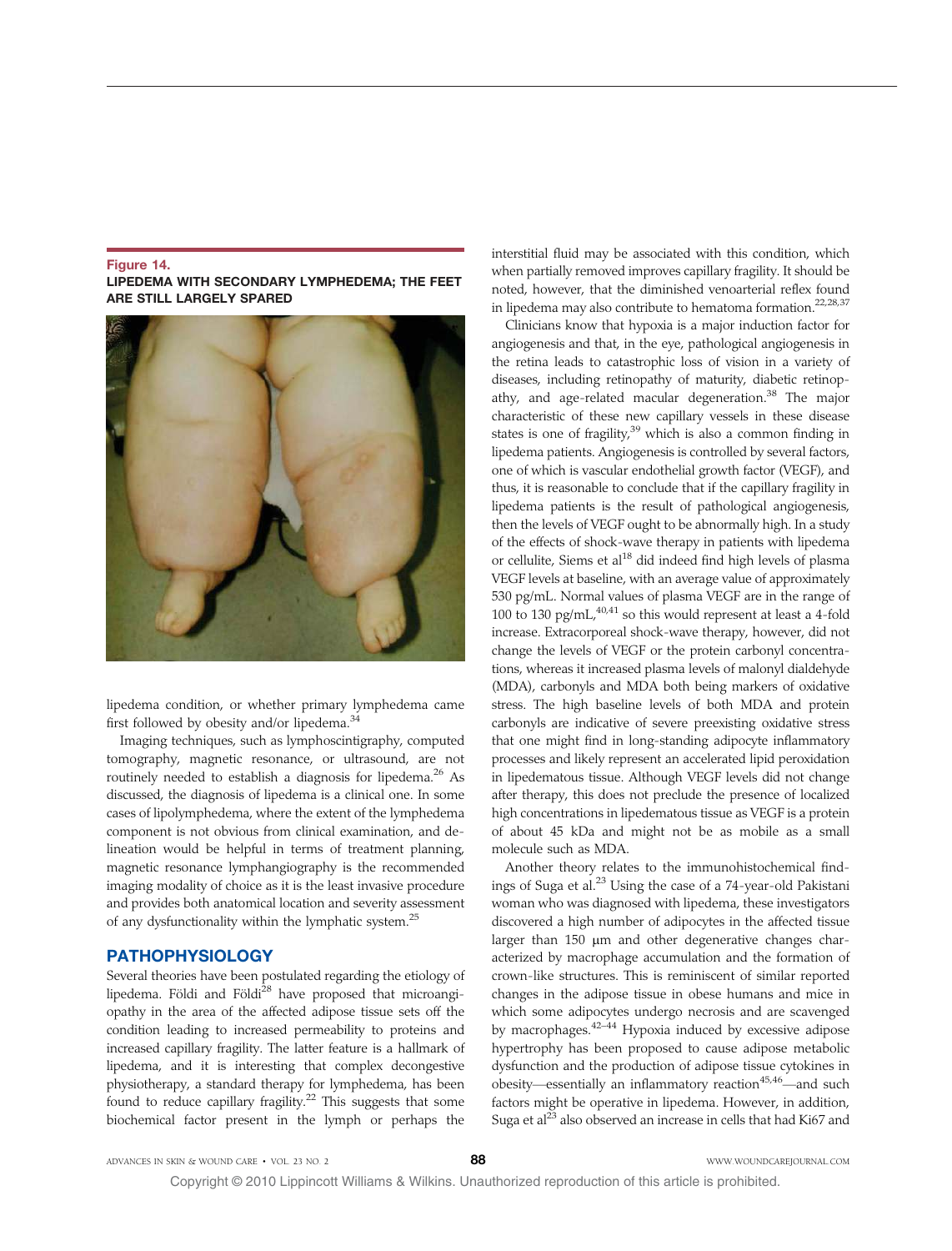CD34 markers, which are associated with cell proliferation, and adipose stem/progenitor cells, respectively. Based on this information, the authors propose that proliferation of adipose stem/progenitor cells indicated a rapid increase in adipogenesis, which in turn led to localized hypoxia and adipocyte necrosis.

Given the familial association of the condition, one might expect some genetic involvement in lipedema, but, to date, no known data have been published on the subject. Fourteen gene candidates and 38 quantitative trait loci have been reported for metabolic syndrome alone, and this is just scratching the surface for genes related to obesity and its sequelae. $47$ Abnormal fat deposition patterns and/or dysfunctional fat metabolism, however, may be only part of the story. A number of gene candidates have been proposed for primary lymphedema. It has been speculated that specific mutations or certain gene haplotypes may be involved in the development of secondary lymphedema in which subtle changes give rise to subclinical syndromes that develop into fulminant lymphedema when the lymphatic system is locally injured or stressed.<sup>31</sup> Such factors cannot be ruled out in the development of lipedema because they have not been studied.

Many studies have investigated the lymphatic system using a variety of imaging techniques, and although the findings in lipedema patients are not anywhere as severe as observed in lymphedema patients, a number of interesting abnormalities have been detailed.

Using dynamic radionuclide lymphangiography of the lower limbs in 12 females with lipedema, Bilancini et al<sup>14</sup> reported that, as a whole, the lymphatic systems in these patients were much slower compared with normal subjects. The findings were similar to those with lymphedema, but the degree of impairment was less. Considerable variation was observed between lipedema patients, yet most subjects showed asymmetric lymphatic impairment in contrast to the bilateral clinical presentation of the disease. Although the authors proposed that differences in the venous calf pump might account for this strange finding, which they might, the similarity to the pattern of primary lymphedema is striking. In a smaller series of 10 patients with lipedema, Harwood et al<sup>13</sup> noted from their lymphoscintigraphy study that only 1 patient had moderately impaired lymphatic function in both legs, whereas the other 9 patients had slight impairment in 1 or both legs. In a more sophisticated investigation of 22 lipedema patients that used dynamic lymphoscintigraphy, van Geest et al<sup>17</sup> reported that in most women, epifascial and subcutaneous lymph drainage was not greatly disturbed, and Boursier et al<sup>48</sup> observed similar results in their case series, describing their patients as having lymphatic insufficiency without the morphological abnormalities seen in lymphedema.

Amann-Vesti et al<sup>16</sup> and Bollinger and Amann-Vesti<sup>49</sup> used fluorescence microlymphography to visualize the superficial lymphatic capillary system of the dorsum of the foot, the medial ankle, and the thigh in lipedema patients and noted many microaneurysms, defined as segments exceeding twice the minimal individual diameter of the lymphatic vessel. In patients with thigh involvement, microaneurysms were common in the region, whereas in the lower leg, multiple microaneurysms were confined to the ankle. Although the significance of these microaneurysms is not known-it could be a cause of lipedema or secondary to established lipedema—they do not appear to represent severe impediment to lymph flow.

Magnetic resonance imaging has been used since the 1990s to investigate both lipedema and lymphedema and is probably the least invasive of the imaging techniques when contrast material is used. The imaging process typically reveals an increase in the subcutaneous fatty tissue layer in lipedema patients when compared with healthy individuals; however, the skin may or may not be thickened.<sup>11,20,50</sup> In a recent study of 26 lower extremities in 13 patients with lipedema<sup>5</sup> and lipolymphedema,<sup>8</sup> an increased layer of subcutaneous fat in the lower and upper legs was clearly revealed, varying in thickness from  $4.4$  to  $7.7$  cm. $25$  The lipedema patients demonstrated enlarged lymphatic vessels with a diameter of up to 2 mm in 4 lower legs and 2 upper legs, whereas in the lipolymphedema patients, 8 lower legs and 3 upper legs had enlarged lymphatic vessels up to a diameter of 3 mm, and in 2 lower legs, an area of backflow was seen indicative of lymphatic outflow obstruction. Lymphedema was also apparent in an epifascial distribution in 6 lower extremities in the latter group in both the upper and lower legs, whereas it was confined to the lower leg in the remainder of the patients.

In lipedema, lymphangion motor activity disturbances are also likely to be present as early work that used oil contrast lymphangiography showed wavy corkscrew-like suprafascial lymph collectors.<sup>28</sup> As the elasticity of the skin is strongly reduced—that is, compliance is increased—the failure of skin in regard to its role as an ''abutment'' for the venous calf pumps leads to passive hyperemia, and because the venoarteriolar reflex is absent, passive systems that guard against the development of edema become dysfunctional. Warmth from hot summer days also leads to active hyperemia and increases the lymphatic water load, resulting in pitting late in a warm day. $^{28}$ 

To summarize, perhaps due to genetic traits that become effective at puberty, abnormal fat deposition slowly begins that might be associated with aberrant local fat metabolism and/or hormonal changes. For several years, the early stage of lipedema can be characterized as one of lipohypertrophy and no pain. In some cases, however, the localized presence of so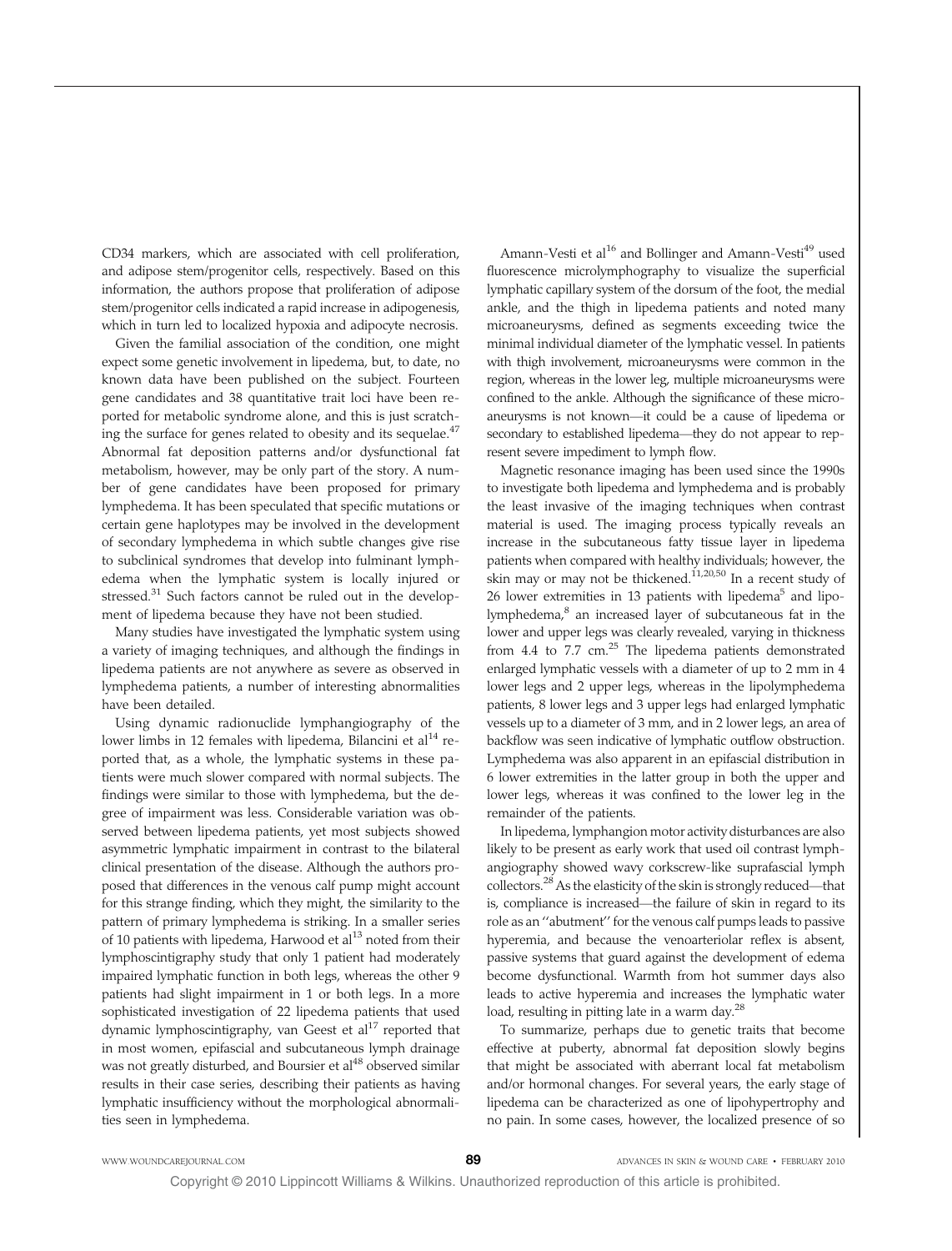much fat causes a low-grade chronic inflammation to set in, resulting in excessive lipid peroxidation, further disturbances in adipocyte metabolism and cytokine production, and the initiation of local hypoxia. These changes initiate VEGF responses and pathological angiogenesis, resulting in fragile capillaries. Perturbations in the structure and operation of the lymphatic system seem to be due to extravasation of proteins from leaky capillaries into the interstitial spaces, mechanical pressure from the high fatty masses, or development of collagen fibrotic abnormalities. In a small percentage of lipedema patients, the condition progresses to lipolymphedema.

# TREATMENT

In Europe, compression and complex decongestive therapy are considered standard therapy for lipedema.18,21,22,26,28 These are also standard techniques for the treatment of lymphedema, and their application to lipedema patients will produce variable results according to the involvement of the lymphatic system. In patients without edema, compression will not reduce the size of the legs because the leg enlargement is due to deposition of adipose tissue, which will not decrease in volume with external compression. In addition, compression may not be tolerated by lipedema patients because of pain. Compression is challenging in obese patients and requires expert bandaging or semirigid devices in the initial stages,  $34$ although sequential external pneumatic compression $51$  may also be helpful. Custom-tailored garments can be used in the maintenance stage, but pain may limit how long they can be worn.

In both Europe and North America, removal of the excess adipose tissue has been successfully accomplished in the last 10 years by liposuction; however, if present, lymphedema should be treated first.11,19,24 Some clinicians are still reluctant to recommend liposuction largely as a consequence of the poor results that were obtained before it was understood that "dry" techniques using large sharp cannulas accompanied by circumferential rather than longitudinal motion caused considerable tissue damage and often worsened lymphatic function.<sup>19</sup> The newer "wet" techniques use tumescent local anesthesia in which large amounts of fluid (6–10 L) containing saline, lidocaine, sodium bicarbonate, and epinephrine are first infiltrated into the subcutaneous tissues, thus separating out the fat lobules, which can be removed with vibrating microcannulas.19,24,36,52,53 Water jet–assisted liposuction also has been reported, which uses a fan-shaped water jet directed at the subcutaneous space to separate out adipose cells and has the advantage of using less than a fifth of the fluid required for tumescent liposuction, both of which with appropriate technique are optimal for preserving the collagen-

# Practice Pearls

Lipedema differs from lymphedema in several key ways. Lipedema usually:

• involves bilaterally symmetrical leg enlargement

(lymphedema is often unilateral or at least much worse on one side)

& initially spares the feet (lymphedema usually begins in the feet)

 $\cdot$  involves aching dysesthesia of the legs (lymphedema is usually painless)

- involves easy bruising
- & involves ''fat pad sign'' at the medial ankle

• has diet-resistant leg enlargement and disproportionate upper vs lower body size

**• is almost universally in females** 

& involves edema that is orthostatic and resolves with rest until late

The best treatment options include gentle compression garments to manage the orthostatic component of edema, rigorous weight control, and exercise. There is limited benefit from aggressive compression bandaging and manual lymphatic drainage unless lymphedema has developed. Liposuction can remove fatty deposits, particularly on the upper leg, but some techniques may damage lymphatics.

fibrous septal connective tissue and lymphatic vessels. $24$ Unfortunately, liposuction is considered a ''cosmetic'' intervention and is not likely to be covered by third-party payers.

Liposuction can remove existing fatty tissue, but further fat deposition must be prevented. Weight control is critical; although excess weight will be preferentially deposited in the legs, weight loss after dieting occurs in other body areas. In obese patients, bariatric surgery may also prove beneficial in avoiding further weight gain that will aggravate the affected areas. Research is needed in regard to diet composition, which might indicate the kind of diet likely to be most beneficial.

For lipedema patients with varicose veins, treatment is often contraindicated because symptoms, such as leg swelling, generally worsened or remained unchanged.<sup>35</sup> Newer techniques, such as endovenous laser ablation, endovenous radiofrequency ablation, and chemical sclerotherapy, hold promise of being far less invasive; however, there are no reports to date of their use in patients with lipedema and varicose veins.<sup>54</sup> The real issue in such cases may be that these patients are more likely to have their leg enlargement mistaken for vein problems. And, having the veins treated will not fix the patient's lymphedema if it is caused by lipolymphedema.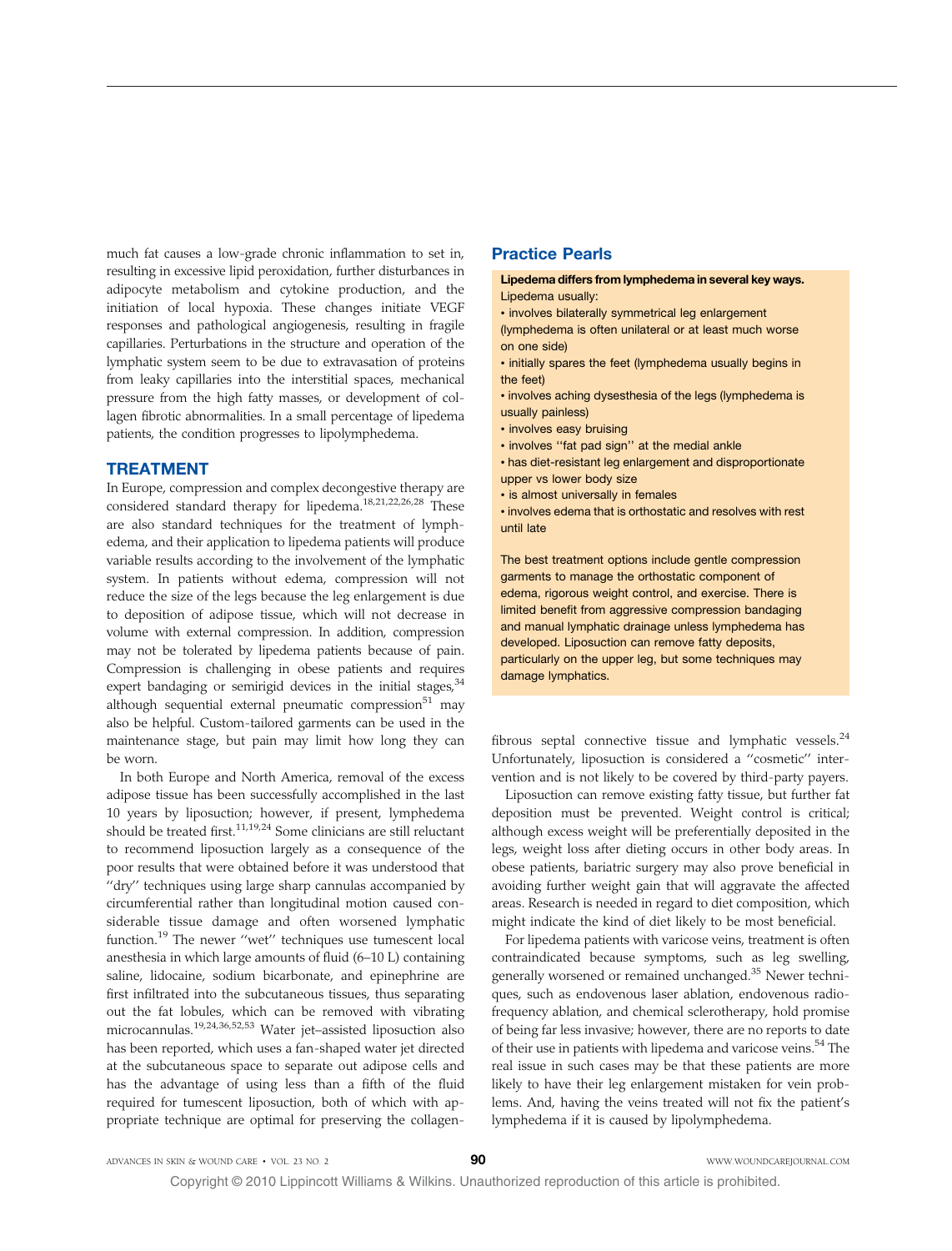# **CONCLUSIONS**

Lipedema is a genetically mediated disorder of fat deposition. It results in a characteristic pattern of lower-extremity enlargement that is resistant to diet and thus very demoralizing. It can eventually lead to lymphedema but should not be mistaken for lymphedema in its early stages.

After completing this activity, clinicians should be better able to evaluate patients with enlarged legs and identify those who suffer from lipedema. This frustrating genetic disorder of fatty deposition is not particularly rare, but is rarely diagnosed because clinicians fail to recognize it. Lipedema responds less well to aggressive compression than venous disease or lymphedema, so proper diagnosis can prevent costly and futile interventions. However, it can progress to lymphedema if left completely untreated. Therefore, clinicians must be prepared to correctly diagnose lipedema and create a realistic plan of care.

#### **REFERENCES**

- 1. Gallagher D, Heymsfield SB, Heo M, Jebb SA, Murgatroyd PR, Sakamoto Y. Healthy percentage body fat ranges: an approach for developing guidelines based on body mass index. Am J Clin Nutr 2000;72:694-701.
- 2. Power ML, Schulkin J. Sex differences in fat storage, fat metabolism, and the health risks from obesity: possible evolutionary origins. Br J Nutr 2008;99:931-40.
- 3. Herpertz U. Range of lipedema at a special clinic for lymphological diseases: manifestations, combinations, and treatment possibilities [in German]. Vasomed 1997;9: 301-7.
- 4. Chuang CC, Cheng YF, Chang HP, Lin CZ. Madelung's disease. J Chin Med Assoc 2004; 67:591-4.
- 5. González-Garcia R, Rodríguez-Campo FJ, Sastre-Pérez J, Muñoz-Guerra MF. Benign symmetric lipomatosis (Madelung's disease): case reports and current management. Aesthetic Plast Surg 2004;28:108-12; discussion 113.
- 6. Burt MG, Gibney J, Ho KK. Characterization of the metabolic phenotypes of Cushing's syndrome and growth hormone deficiency: a study of body composition and energy metabolism. Clin Endocrinol (Oxf) 2006;64:436-43.
- 7. Escobar-Morreale HF, San Millán JL. Abdominal adiposity and the polycystic ovary syndrome. Trends Endocrinol Metab 2007;18:266-72.
- 8. Barber TM, Golding SJ, Alvey C, et al. Global adiposity rather than abnormal regional fat distribution characterizes women with polycystic ovary syndrome. J Clin Endocrinol Metab 2008;93:999-1004.
- 9. Allen EU, Hines EA Jr. Lipedema of the legs. A syndrome characterized by fat legs and orthostatic edema. Proc Staff Meet Mayo Clin 1940;15:184-7.
- 10. Wold LE, Hines EA Jr, Allen EV. Lipedema of the legs: a syndrome characterized by fat legs and edema. Ann Intern Med 1951;34:1243-50.
- 11. Chen SG, Hsu SD, Chen TM, Wang HJ. Painful fat syndrome in a male patient. Br J Plast Surg 2004;57:282-6.
- 12. Greer KE. Lipedema of the legs. Cutis 1974;14:89.
- 13. Harwood CA, Bull RH, Evans J, Mortimer PS. Lymphatic and venous function in lipoedema. Br J Dermatol 1996;134:1-6.
- 14. Bilancini S, Lucchi M, Tucci S, Eleuteri P. Functional lymphatic alterations in patients suffering from lipedema. Angiology 1995;46:333-9.
- 15. Rudkin GH, Miller TA. Lipedema: a clinical entity distinct from lymphedema. Plast Reconstr Surg 1994;94:841-9.
- 16. Amann-Vesti BR, Franzeck UK, Bollinger A. Microlymphatic aneurysms in patients with lipedema. Lymphology 2001;34:170-5.
- 17. van Geest AJ, Esten SC, Cambier JP, et al. Lymphatic disturbances in lipoedema. Phlebologie 2003;32:138-42.
- 18. Siems W, Grune T, Voss P, Brenke R. Anti-fibrosclerotic effects of shock wave therapy in lipedema and cellulite. Biofactors 2005;24:275-82.
- 19. Schmeller W, Meier-Vollrath I. Tumescent liposuction: a new and successful therapy for lipedema. Cutan Med Surg 2006;10:7-10.
- 20. Fonder M, Loveless JW, Lazarus GS. Lipedema, a frequently unrecognized problem. J Am Acad Dermatol 2007;57(2 Suppl):S1-3.
- 21. Szolnoky G, Borsos B, Bársony K, Balogh M, Kemény L. Complete decongestive physiotherapy with and without pneumatic compression for treatment of lipedema: a pilot study. Lymphology 2008;41:40-4.
- 22. Szolnoky G, Nagy N, Kovács RK, et al. Complex decongestive physiotherapy decreases capillary fragility in lipedema. Lymphology 2008;41:161-6.
- 23. Suga H, Arakai J, Aoi N, Kato H, Higashino T, Yoshimura K. Adipose tissue remodeling in lipedema: adipocyte death and concurrent regeneration. J Cutan Pathol 2009;36: 1293-8.
- 24. Stutz JJ, Krahl D. Water jet-assisted liposuction for patients with lipoedema: histologic and immunohistologic analysis of the aspirates of 30 lipoedema patients. Aesthetic Plast Surg 2009;33:153-62.
- 25. Lohrmann C, Foeldi E, Langer M. MR imaging of the lymphatic system in patients with lipedema and lipo-lymphedema. Microvasc Res 2009;77:335-9.
- 26. Langendoen SI, Habbema L, Nijsten TE, Neumann HA. Lipoedema: from clinical presentation to therapy. A review of the literature. Br J Dermatol 2009;161:980-6.
- 27. Schmeller W, Meier-Vollrath I. Pain in lipedema-an approach. LymphForsch 2008;12: 7-11.
- 28. Földi E, Földi M. Lipedema. In: Földi M, Földi E, eds. Földi's Textbook of Lymphology. 2nd ed. Munich, Germany: Elsevier; 2006:417-27.
- 29. Herpertz U. Origin of lipedema with regard to age. LymphForsch 2004;8:79-81.
- 30. Gregl A. Lipedema [in German]. Z Lymphol 1987;11:41-3.
- 31. Fife CE, Carter MJ. Lymphoedema in bariatric patients: chicken or egg? J Lymphoedema 2009;4:29-37.
- 32. Meier-Vollrath I, Schmeller W. Lipoedema-current status, new perspectives [in German]. J Dtsch Dermatol Ges 2004;2:181-6.
- 33. Cornely ME. Lipedema and lymphatic edema. In: Shiffman MA, Di Giuseppe A, eds. Liposuction. Principles and Practice. New York, NY: Springer-Verlag; 2006.
- 34. Fife CE, Carter MJ. Lymphedema in the morbidly obese patient: unique challenges in a unique population. Ostomy Wound Manage 2008;54:44-56.
- 35. Földi M, Idiazabal G. The role of operative management of varicose veins in patients with lymphedema and/or lipedema of the legs. Lymphology 2000;33:167-71.
- 36. Hoffman JN, Fertmann JP, Baumeister RG, Putz R, Frick A. Tumescent and dry liposuction of lower extremities: differences in lymph vessel injury. Plast Reconstr Surg 2004;113: 718-24.
- 37. Wienert V, Leeman S. Lipedema [in German]. Hautarzt 1991;42:484-6.
- 38. Kim JH, Kim JH, Lee YM, Ahn EM, Kim KW, Yu YS. Decursin inhibits retinal neovascularization via suppression of VEGFR-2 activation. Mol Vis 2009;15:1868-75.
- 39. Frank RN. Vascular endothelial growth factor-its role in retinal vascular proliferation. N Engl J Med 1994;331:1519-20.
- 40. Zhao J, Hu J, Cai J, Yang X, Yang Z. Vascular endothelial growth factor expression in serum of patients with hepatocellular carcinoma. Chin Med J (Engl) 2003;116: 772-6.
- 41. Knudsen LS, Klarlund M, Skjdt H, et al. Biomarkers of inflammation in patients with unclassified polyarthritis and early rheumatoid arthritis. Relationship to disease activity and radiographic outcome. J Rheumatol 2008;35:1277-87.
- 42. Cinti S, Mitchell G, Barbatelli G, et al. Adipocyte death defines macrophage localization and function in adipose tissue of obese mice and humans. J Lipid Res 2005;46: 2347-55.
- 43. Weisberg SP, McCann D, Desai M, Rosenbaum M, Leibel RL, Ferrante AW Jr. Obesity is associated with macrophage accumulation in adipose tissue. J Clin Invest 2003;112: 1796-808.
- 44. Xu H, Barnes GT, Yang Q, et al. Chronic inflammation in fat plays a crucial role in the development of obesity-related insulin resistance. J Clin Invest 2003;112:1821-30.
- 45. Hosogai N, Fukuhara A, Oshima K, et al. Adipose tissue hypoxia in obesity and its impact on adipocytokine dysregulation. Diabetes 2007;56:901-11.
- 46. Trayhurn P, Wang B, Wood IS. Hypoxia in adipose tissue: a basis for the dysregulation of tissue function in obesity? Br J Nutr 2008;100:227-35.
- 47. Walley AJ, Blakemore AI, Froguel P. Genetics of obesity and the prediction of risk for health. Hum Mol Genet 2006;15 Spec No. 2:R124-30.